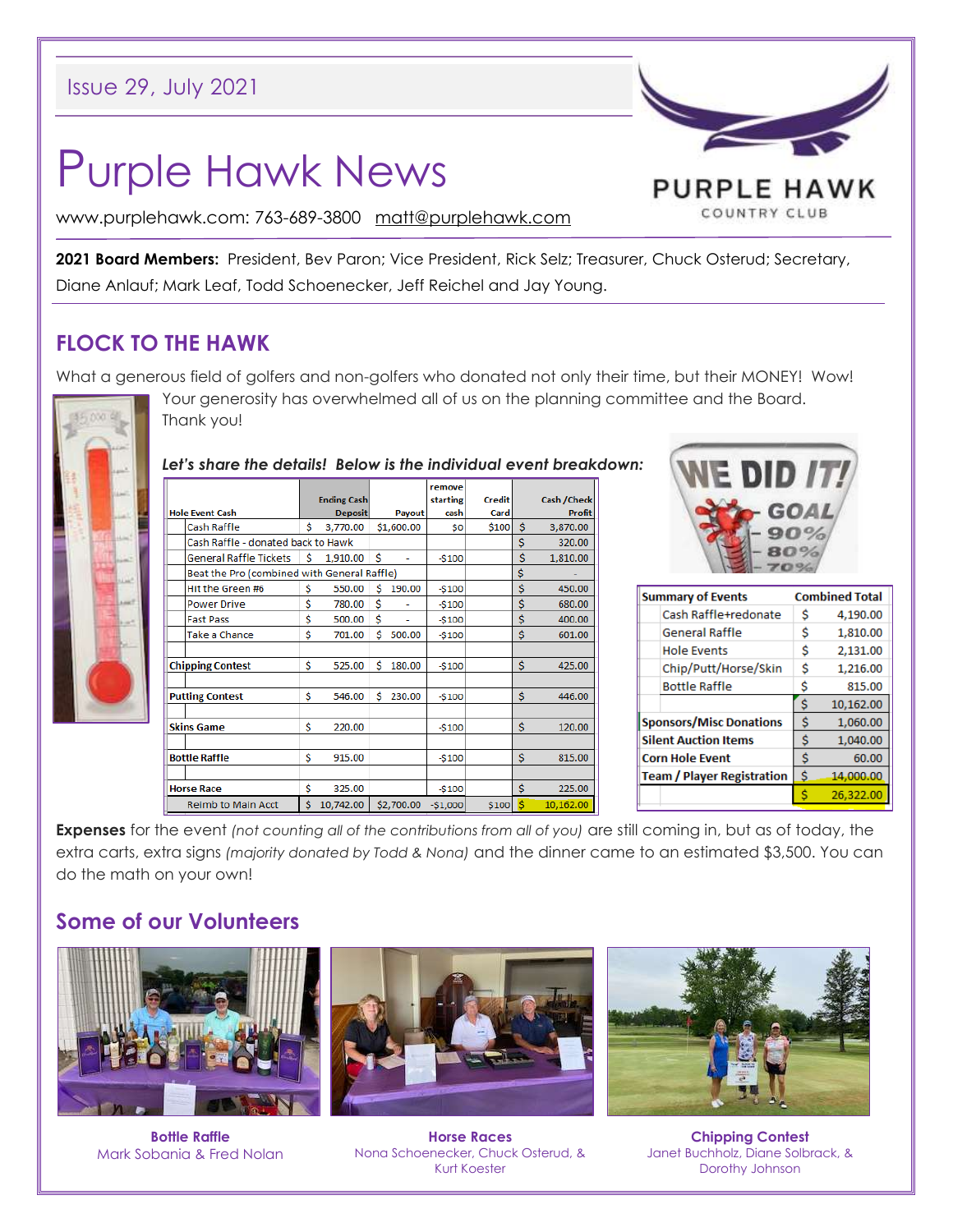#### **Putting Contest** Timmy Hasser & Ron Majzner



**#6 – Hit the Green** Nona & Todd Schoenecker



**#9 – Power Drive** Jeff Sampson





**#10 – Cash Raffle Seller!** Tom Hodnett & Chuck Osterud



**#13 – Fast Pass** John, Lynette Munkberg & Phillip



**#16 – Take a Chance** Jeff & Diane Anlauf (& pooch!)



**Purple Hawk DRONE MASTER** Jon Pesicka





Lining up & Taking Direction! **Our PGA Professional, Matt Grell!**

#### A little bit about the day . . . from Bev

**Last Minute Volunteers**: Thank you again, to everyone who stepped up when we were looking for volunteers! **Food:** There have been comments on the quality of our spaghetti dinner after the event. I would ask that you show grace, to Bobby, as he was left on his own without a plan from the Flock Committee. We have been so accustomed to Jeanne (Hawks Nest) handling the food, we FORGOT to talk to Bobby about how we deliver and set up for the event. Unfair to Bobby, so we ask for grace in this area.

**Events:** There were comments from some that we had too many holes where we were looking for money. Very understandable with 3 on the front, and 3 on the back. Those three holes did very well in the fundraising area, but we will look at everything again, next year. We had two new events - #13 Fast Pass and #16 Take a Chance. Your feedback on those events would be appreciated!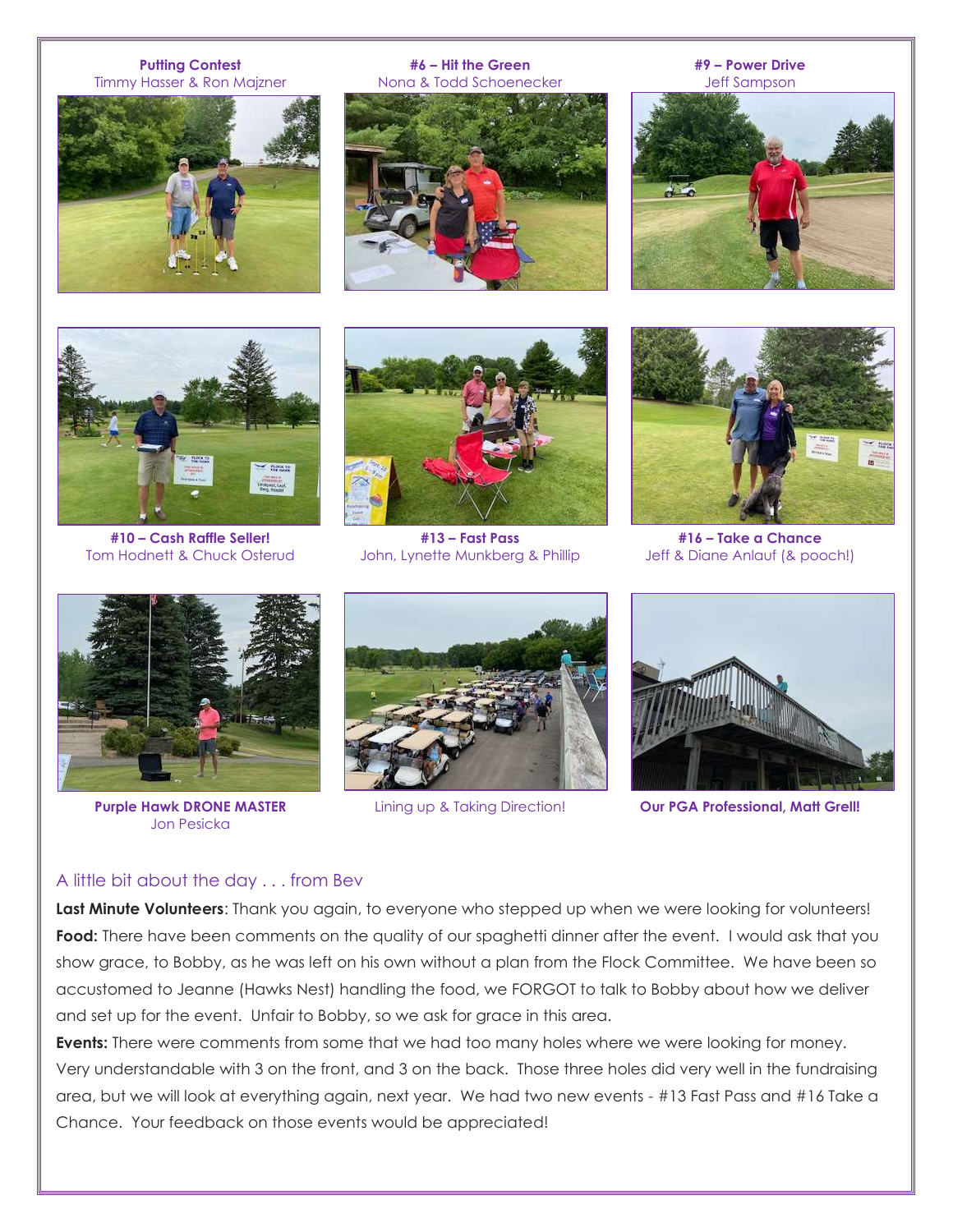## **A Few Flock to Hawk Participants**



## **JON SWANSON MEMORIAL**

The Jon Swanson Memorial Scoreboard planning is in full swing! Thank you to Joel Grams for working on the plans and options available to us. When we have a finalized layout or plan picture of the scoreboard, we will share it with everyone. The group working on the plan includes Joel Grams, Chuck Osterud, Steve Kast, Terri Kast, Diane Anlauf, Mark Leaf, Matt Grell and Bev Paron. Feel free to ask any of us what's happening. The goal is to begin digging the 2<sup>nd</sup> week of July and a memorial/dedication ceremony is planned for Saturday, August 14, Club Championship weekend.

## **EVENTS COMING UP**

## **JULY**

SATURDAY, 7/17 MID SUMMER CLASSIC – 3 PERSON SCRAMBLE OPEN TO THE PUBLIC AM TEE TIMES MONDAY, 7/26 NORTH 65 CHAMBER OF COMMERCE CHARITY EVENT

## **AUGUST**

SAT/SUN 7/31-8/1 SENIOR MEN CLUB CHAMPIONSHIP WEEKEND (SR. MEN, SUPER SENIOR, & LEGENDS)

THURSDAY, 8/5 MEN'S GUEST DAY 1:00 PM SHOTGUN

FRIDAY, 8/6 GOOSE LAKE OPEN, 8:30 AM SHOTGUN